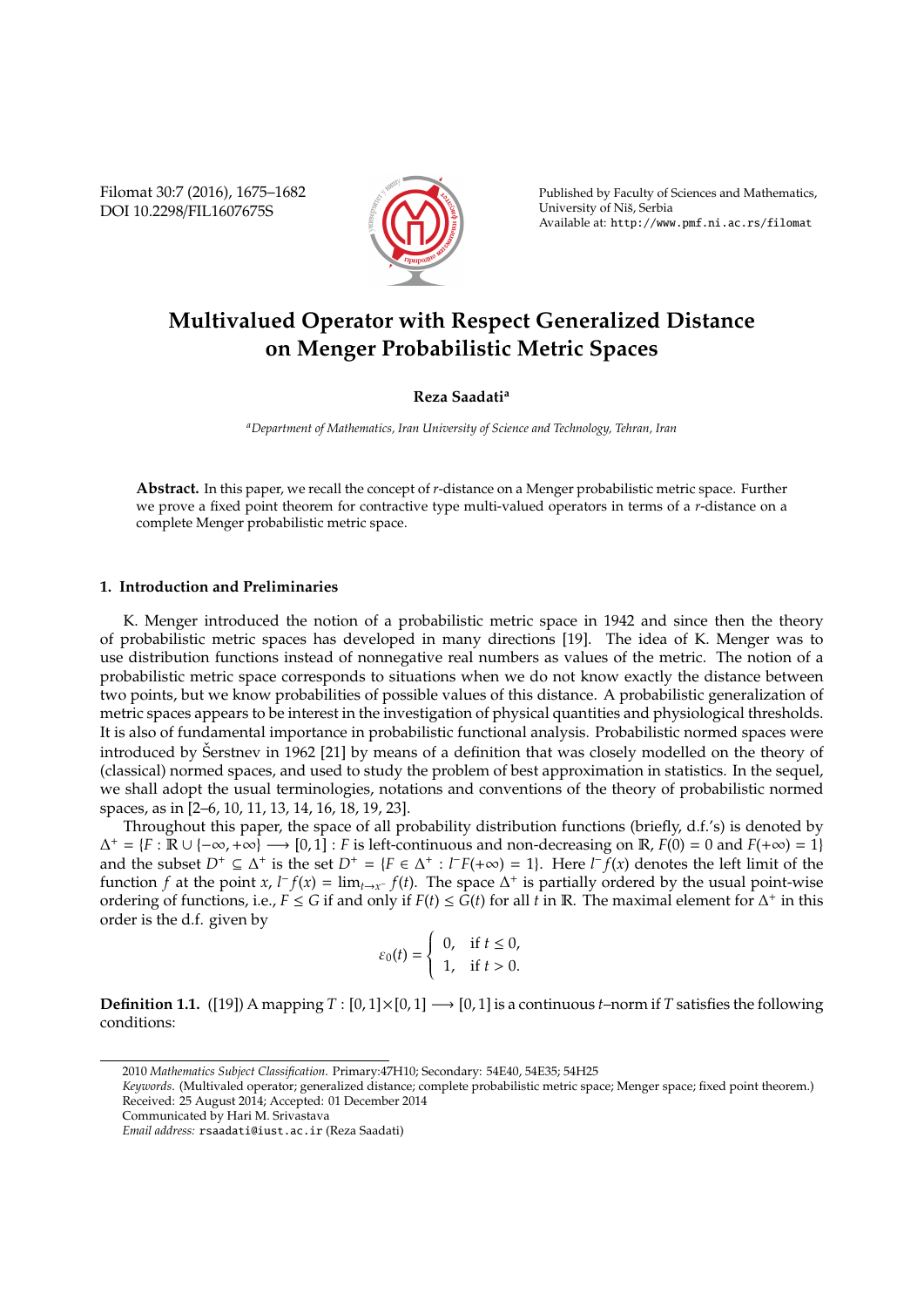- (a) *T* is commutative and associative;
- (b) *T* is continuous;
- (c)  $T(a, 1) = a$  for all  $a \in [0, 1]$ ;
- (d)  $T(a, b) \leq T(c, d)$  whenever  $a \leq c$  and  $c \leq d$ , and  $a, b, c, d \in [0, 1]$ .

Two typical examples of continuous *t*–norm are  $T(a, b) = ab$  and  $T(a, b) = min(a, b)$ . Now *t*–norms are recursively defined by  $T^1 = T$  and

 $T^n(x_1, \cdots, x_{n+1}) = T(T^{n-1}(x_1, \cdots, x_n), x_{n+1})$ 

for  $n \ge 2$  and  $x_i \in [0, 1]$ , for all  $i \in \{1, 2, ..., n + 1\}$ .

**Definition 1.2.** ([19]) A mapping  $S : [0,1] \times [0,1] \rightarrow [0,1]$  is a continuous *s*–norm if *S* satisfies the following conditions:

(a) *S* is associative and commutative;

- (b) *S* is continuous;
- (c)  $S(a, 0) = a$  for all  $a \in [0, 1]$ ;
- (d)  $S(a, b) \le S(c, d)$  whenever  $a \le c$  and  $b \le d$ , for all  $a, b, c, d \in [0, 1]$ .

Two typical examples of continuous *s*–norm are  $S(a, b) = min(a + b, 1)$  and  $S(a, b) = max(a, b)$ .

**Definition 1.3.** A *Menger Probabilistic Metric space* (briefly, Menger PM-space) is a triple (*X*, F , *T*), where *X* is a nonempty set, *T* is a continuous *t*–norm, and *F* is a mapping from  $X \times X$  into  $D^+$  such that, if  $F_{x,y}$ denotes the value of  $\mathcal F$  at the pair  $(x, y)$ , the following conditions hold: for all  $x, y, z$  in  $X$ ,

(PM1)  $F_{x,y}(t) = \varepsilon_0(t)$  for all  $t > 0$  if and only if  $x = y$ ;  $(FM2) F_{x,y}(t) = F_{y,x}(t);$ (PM3)  $F_{x,z}(t + s)$  ≥  $T(F_{x,y}(t), F_{y,z}(s))$  for all  $x, y, z \in X$  and  $t, s ≥ 0$ .

**Definition 1.4.** A *Menger Probabilistic Normed space* (briefly, Menger PN-space) is a triple (*X*, µ, *T*), where *X* is a vector space, *T* is a continuous *t*–norm, and  $\mu$  is a mapping from *X* into  $D^+$  such that, the following conditions hold: for all *x*, *y* in *X*,

(PN1)  $\mu_x(t) = \varepsilon_0(t)$  for all  $t > 0$  if and only if  $x = 0$ ; (PN2)  $\mu_{\alpha x}(t) = \mu_x(\frac{t}{|\alpha|})$  for  $\alpha \neq 0$ ; (PN3)  $\mu_{x+y}(t+s) \geq T(\mu_x(t), \mu_y(s))$  for all  $x, y, z \in X$  and  $t, s \geq 0$ .

**Definition 1.5.** Let  $(X, \mathcal{F}, T)$  be a Menger PM-space.

(1) A sequence  $\{x_n\}_n$  in *X* is said to be *convergent* to *x* in *X* if, for every  $\epsilon > 0$  and  $\lambda > 0$ , there exists positive integer *N* such that  $F_{x,x}(\epsilon) > 1 - \lambda$  whenever  $n \geq N$ .

(2) A sequence  $\{x_n\}_n$  in *X* is called *Cauchy sequence* if, for every  $\epsilon > 0$  and  $\lambda > 0$ , there exists positive integer *N* such that  $F_{x_n,x_m}(\epsilon) > 1 - \lambda$  whenever  $n, m \ge N$ .

(3) A Menger PM-space  $(X, \mathcal{F}, T)$  is said to be *complete* if and only if every Cauchy sequence in *X* is convergent to a point in *X*.

A subset *U* of *X* is said to be F-bounded if there exists  $t > 0$  and  $0 < r < 1$  such that  $F_{x,y}(t) > 1 - r$  for all  $x, y \in U$ .

**Definition 1.6.** Let (*X*,  $\mathcal{F}$ , *T*) be a Menger PM space. For each *p* in *X* and  $\lambda > 0$ , the strong  $\lambda$  – *neighborhood* of *p* is the set

 $N_p(\lambda) = {q \in X : F_{p,q}(\lambda) > 1 - \lambda},$ 

and the strong neighborhood system for *X* is the union  $\bigcup_{p \in V} N_p$  where  $N_p = \{N_p(\lambda) : \lambda > 0\}$ .

The strong neighborhood system for *X* determines a Hausdorff topology for *X*.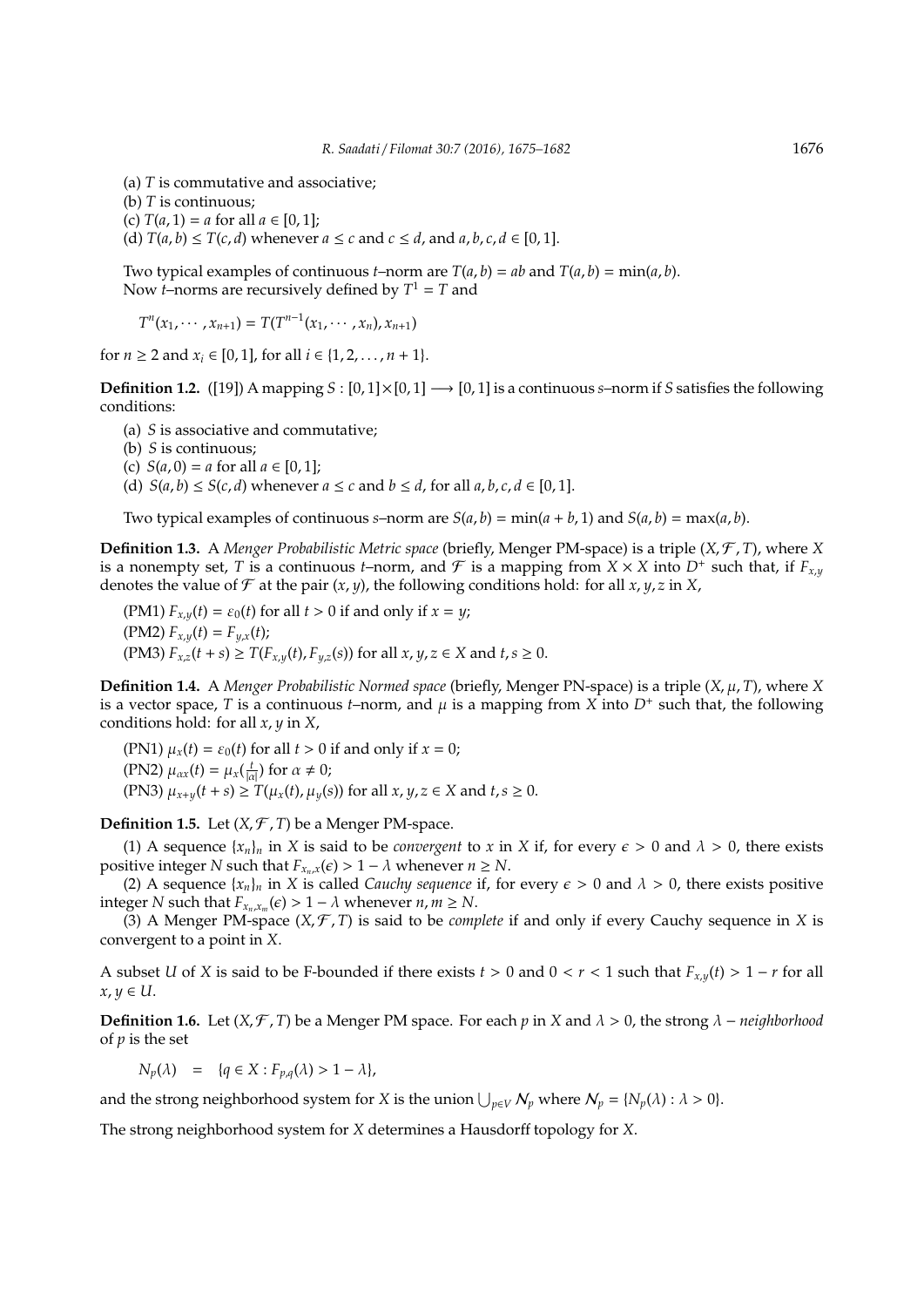**Theorem 1.7.** ([10, 20]) If  $(X, \mathcal{F}, T)$  is a PM-space and  $\{p_n\}$  and  $\{q_n\}$  are sequences such that  $p_n \to p$  and  $q_n \to q$ , *then*  $\lim_{n\to\infty} F_{p_n,q_n}(t) = F_{p,q}(t)$ .

**Remark 1.8.** *We say the t-norm T has*  $\Sigma$  *property and write*  $T \in \Sigma$  *whenever, Suppose for every*  $\alpha \in ]0,1[$  *there exists a* β ∈]0, 1[ *(which does not depend on n) with*

$$
T^{n-1}(1 - \beta, \dots, 1 - \beta) > 1 - \alpha \text{ for each } n \in \{1, 2, \dots\}.
$$
 (1)

## **2.** *r***–distance**

Recently, Kada, Suzuki and Takahashi [9] introduced the concept of *w*–distance on a metric space and proved some fixed point theorems. In this section, using the concept of *w*–distance, we define the concept of *r*-distance on a Menger PM-space.

**Definition 2.1.** Let  $(X, \mathcal{F}, T)$  be a Menger PM-space. Then the function  $f : X^2 \times [0, \infty] \longrightarrow [0, 1]$  is called a *r*-distance on *X* if the following are satisfied:

(r1) *f*<sub>*x*,*z*</sub>(*t* + *s*) ≥ *T*(*f*<sub>*x*,*y*</sub>(*t*), *f*<sub>*y*,*z*</sub>(*s*)) for all *x*, *y*, *z* ∈ *X* and *t*, *s* ≥ 0;

(r2) for any *x* ∈ *X* and *t* ≥ 0,  $f_{x_r}$  : *X* × [0, ∞] → [0, 1] is continuous;

(r3) for any  $\varepsilon > 0$ , there exists  $\delta > 0$  such that  $f_{z,x}(t) \ge 1 - \delta$  and  $f_{z,y}(s) \ge 1 - \delta$  imply  $F_{x,y}(t+s) \ge 1 - \varepsilon$ .

Let us give some examples of *r*-distance.

**Example 2.2.** Let  $(X, \mathcal{F}, T)$  be a Menger PM-space. Then  $f = F$  is a r-distance on X.

*Proof.* Now (r1) and (r2) are obvious. We show (r3). Let  $\varepsilon > 0$  be given and choose  $\delta > 0$  such that

$$
T(1-\delta, 1-\delta) \geq 1-\varepsilon.
$$

Then, for  $F_{z,x}(t) \geq 1 - \delta$  and  $F_{z,y}(s) \geq 1 - \delta$  we have

$$
F_{x,y}(t+s) \geq T(F_{z,x}(t), F_{z,y}(s))
$$
  
 
$$
\geq T(1-\delta, 1-\delta) \geq 1-\varepsilon.
$$

 $\Box$ 

**Example 2.3.** *Let*  $(X, \mathcal{F}, T)$  *be a Menger PM-space. Then the function*  $f : X^2 \times [0, \infty) \longrightarrow [0, 1]$  *defined by*  $f_{x,y}(t) = 1 - c$  *for every*  $x, y \in X$  *and*  $t > 0$  *is a r-distance on X, where*  $c \in ]0,1[$ *.* 

*Proof.* Now (r1) and (r2) are obvious. To show (r3), for any  $\varepsilon > 0$ , put  $\delta = 1 - c/2$ . Then we have that  $f_{z,x}(t) \geq 1 - c/2$  and  $f_{z,y}(s) \geq 1 - c/2$  imply  $F_{x,y}(t+s) \geq 1 - \varepsilon$ .

**Example 2.4.** *Let*  $(X, \mu, T)$  *be a Menger PN-space. Then the function*  $f : X^2 \times [0, \infty) \longrightarrow [0, 1]$  *defined by*  $f_{x,y}(t+s) = T(\mu_x(t), \mu_y(s))$  *for every x, y* ∈ *X and t,s* > 0 *is a r-distance on X*.

*Proof.* Let *x*,  $y$ ,  $z \in X$  and  $t$ ,  $s > 0$ . Then we have

$$
f_{x,z}(t+s) = T(\mu_x(t), \mu_z(s))
$$
  
\n
$$
\geq T(T(\mu_x(t/2), \mu_y(t/2)), T(\mu_y(s/2), \mu_z(s/2)))
$$
  
\n
$$
= T(f_{x,y}(t), f_{y,z}(s)).
$$

Hence (r1) holds. Also (r2) is obvious. Let  $\varepsilon > 0$  be given and choose  $\delta > 0$  such that

$$
T(1-\delta, 1-\delta) \geq 1-\varepsilon.
$$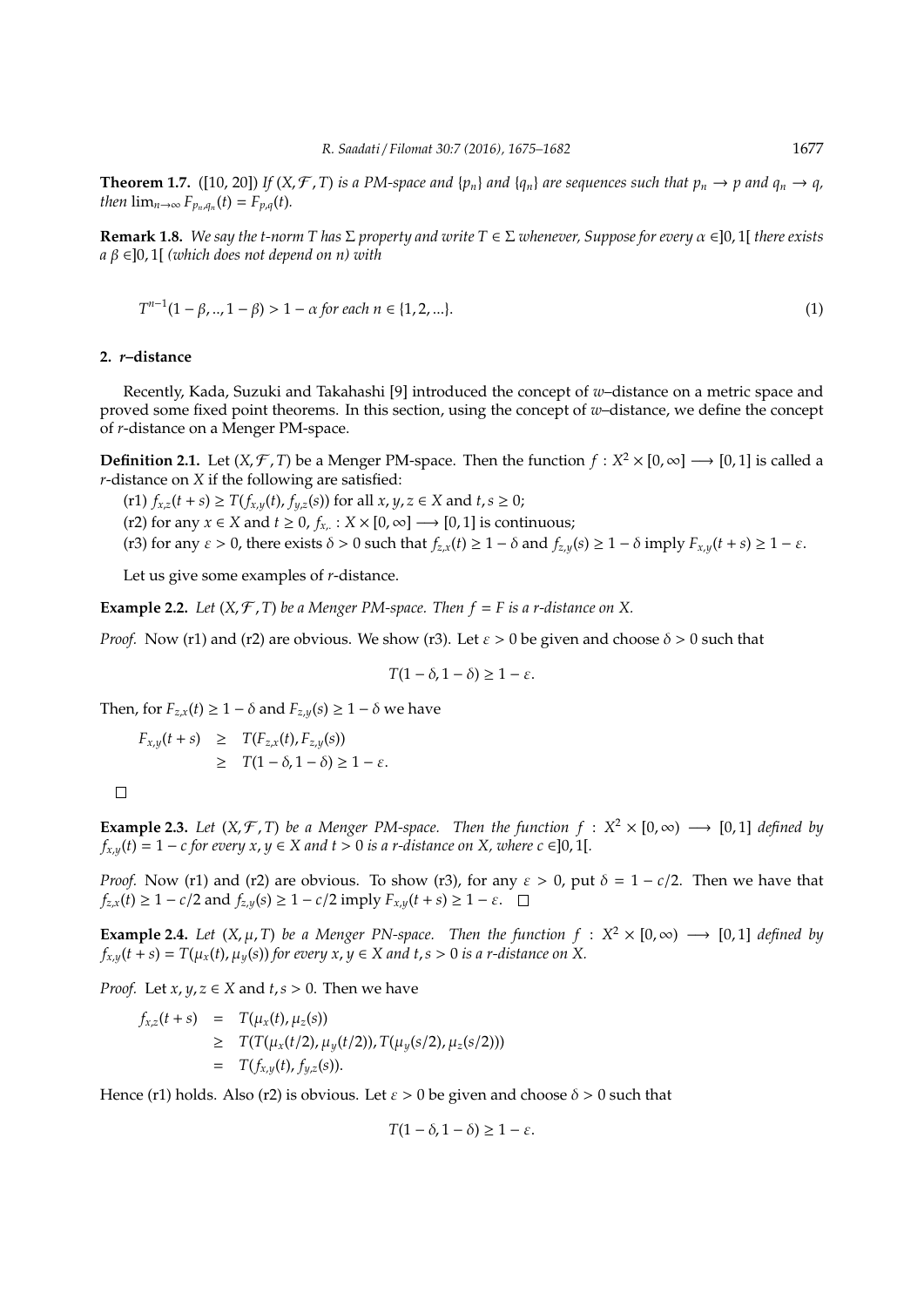Then, for  $f_{z,x}(t) \geq 1 - \delta$  and  $f_{z,y}(s) \geq 1 - \delta$  we have

$$
F_{x,y}(t+s) = \mu_{x-y}(t+s) \ge T(\mu_x(t), \mu_y(s))
$$
  
\n
$$
\ge T(T(\mu_x(t/2), \mu_z(t/2)), T(\mu_y(s/2), \mu_z(s/2)))
$$
  
\n
$$
= T(f_{z,x}(t), f_{z,y}(s))
$$
  
\n
$$
\ge T(1 - \delta, 1 - \delta) \ge 1 - \varepsilon.
$$

Hence (r3)also holds.  $\square$ 

**Example 2.5.** *Let*  $(X, \mu, T)$  *be a Menger PN-space. Then the function*  $f : X^2 \times [0, \infty] \longrightarrow [0, 1]$  *defined by*  $f_{x,y}(t) = \mu_x(t)$  *for every x*,  $y \in X$  *and t* > 0 *is a r-distance on* X.

*Proof.* Let *x*,  $y$ ,  $z \in X$  and  $t$ ,  $s > 0$ . Then we have

$$
f_{x,z}(t+s) = \mu_z(t+s)
$$
  
\n
$$
\geq T(\mu_y(t), \mu_z(s))
$$
  
\n
$$
= T(f_{x,y}(t), f_{y,z}(s)).
$$

Hence (r1) holds. Also (r2) is obvious. Let  $\varepsilon > 0$  be given and choose  $\delta > 0$  such that

$$
T(1-\delta, 1-\delta) \geq 1-\varepsilon.
$$

Then, for  $f_{z,x}(t) \geq 1 - \delta$  and  $f_{z,y}(s) \geq 1 - \delta$  we have

$$
F_{x,y}(t+s) = \mu_{x-y}(t+s)
$$
  
\n
$$
\geq T(\mu_x(t), \mu_y(s))
$$
  
\n
$$
= T(f_{z,x}(t), f_{z,y}(s))
$$
  
\n
$$
\geq T(1-\delta, 1-\delta) \geq 1-\varepsilon.
$$

Hence (r3) holds.  $\square$ 

**Example 2.6.** *Let* (*X*, F , *T*) *be a Menger PM-space and let A be a continuous mapping from X into X. Then the function f* :  $X^2 \times [0, \infty] \longrightarrow [0, 1]$  *defined by* 

$$
f_{x,y}(t) = \min(F_{Ax,y}(t), F_{Ax,Ay}(s))
$$

*for every*  $x, y \in X$  *and*  $t, s > 0$  *<i>is a r-distance on* X.

*Proof.* Let *x*, *y*, *z*  $\in$  *X* and *t*,*s*  $> 0$ . If  $F_{Ax,z}(t) \le F_{Ax,Ay}(t)$  then we have

$$
f_{x,z}(t+s) = F_{Ax,z}(t+s) \geq T(F_{Ax,Ay}(t), F_{Ay,z}(s))
$$
  
\n
$$
\geq T(\min(F_{Ax,y}(t), F_{Ax,Ay}(t)), \min(F_{Ay,z}(s), F_{Ax,Ay}(s)))
$$
  
\n
$$
= T(f_{x,y}(t), f_{y,z}(s)).
$$

With this inequality, we have

$$
f_{x,z}(t+s) = F_{Ax,Az}(t+s) \geq T(F_{Ax,Ay}(t), F_{Ay,Az}(s))
$$
  
\n
$$
\geq T(\min(F_{Ax,y}(t), F_{Ax,Ay}(t)), \min(F_{Ay,z}(s), F_{Ax,Ay}(s)))
$$
  
\n
$$
= T(f_{x,y}(t), f_{y,z}(s)).
$$

Hence (r1) holds. Since *A* is continuous, (r2) is obvious . Let  $\varepsilon > 0$  be given and choose  $\delta > 0$  such that

$$
T(1-\delta, 1-\delta) \geq 1-\varepsilon.
$$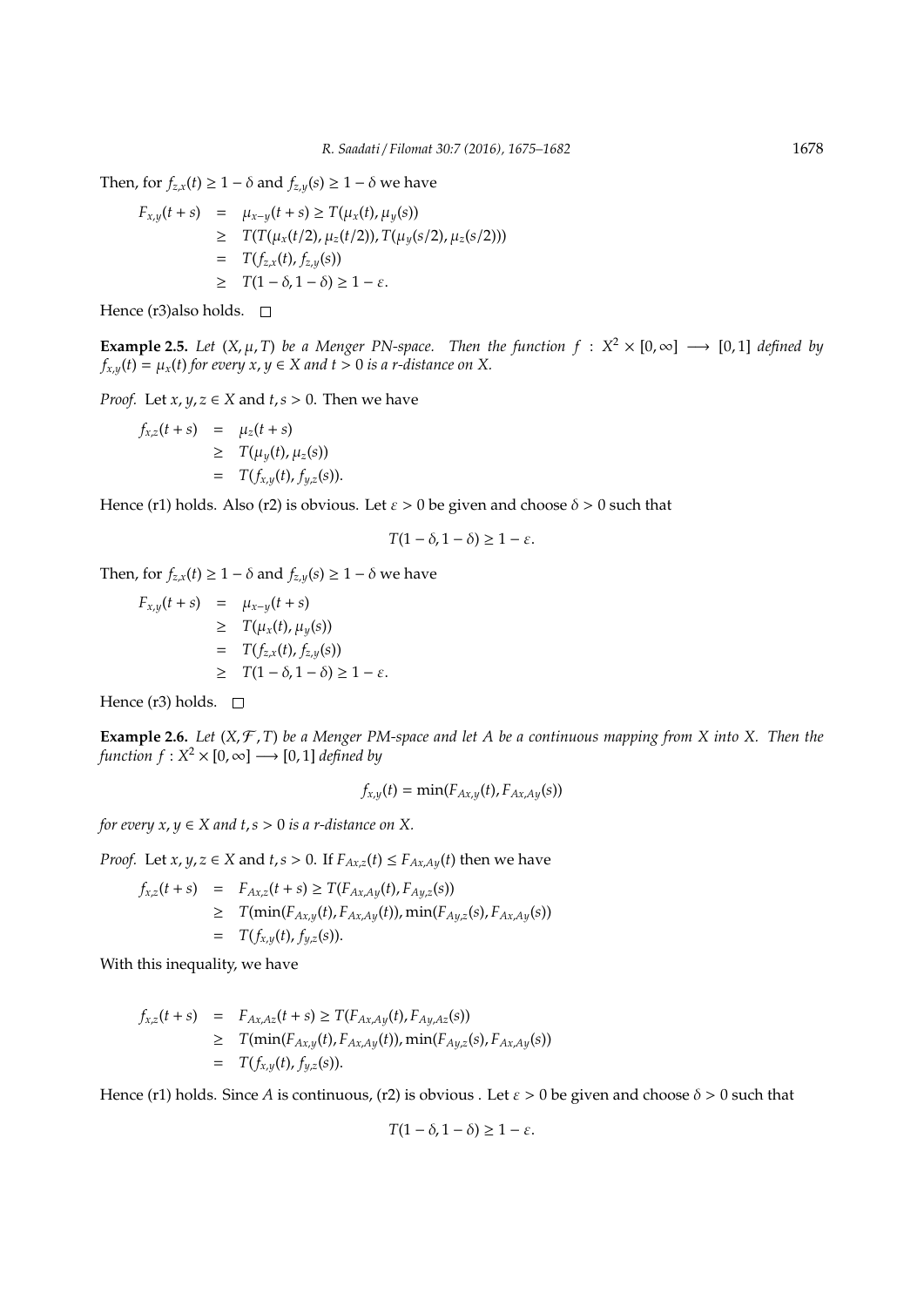Then, from  $f_{zx}(t) \geq 1 - \delta$  and  $f_{zy}(s) \geq 1 - \delta$  we have  $F_{Az,x}(t) \geq 1 - \delta$  and  $F_{Az,y}(s) \geq 1 - \delta$ . Therefore

$$
F_{x,y}(t+s) \geq T(F_{Az,x}(t), F_{Az,y}(s))
$$
  
 
$$
\geq T(1-\delta, 1-\delta) \geq 1-\varepsilon.
$$

Hence (r3) holds.  $\square$ 

Next, we discuss some properties of *r*-distance.

**Lemma 2.7.** Let  $(X, \mathcal{F}, T)$  be a Menger PM-space and let f be a r-distance on it. Let  $\{x_n\}$  and  $\{y_n\}$  be sequences in X, *let*  $\{\alpha_n\}$  *and*  $\{\beta_n\}$  *be sequences in* [0, ∞) *converging to zero, and let x*, *y*, *z* ∈ *X and t*, *s* > 0. *Then the following hold:* 

(1) if  $f_{x_n,y}(t) \geq 1 - \alpha_n$  and  $f_{x_n,z}(s) \geq 1 - \beta_n$  for any  $n \in \mathbb{N}$ , then  $y = z$ . In particular, if  $f_{x,y}(t) = 1$  and  $f_{x,z}(s) = 1$ , *then*  $y = z$ *;* 

(2) if  $f_{x_n,y_n}(t) \geq 1 - \alpha_n$  and  $f_{x_n,z}(s) \geq 1 - \beta_n$  for any  $n \in \mathbb{N}$ , then  $F_{y_n,z}(t+s) \to 1$ ;  $(3)$ *if*  $f_{x_n,x_m}(t) \geq 1 - \alpha_n$  for any  $n, m \in \mathbb{N}$  with  $m > n$ , then  $\{x_n\}$  *is a Cauchy sequence*; (4) *if*  $f_{y,x_n}(t) \geq 1 - \alpha_n$  *for any n*  $\in \mathbb{N}$ *, then*  $\{x_n\}$  *is a Cauchy sequence.* 

*Proof.* We first prove (2). Let *ε* > 0 be given. From the definition of *r*-distance, there exists  $δ$  > 0 such that *f*<sub>*u*,*v*</sub>(*t*) ≥ 1 − δ and *f*<sub>*u*,*z*</sub>(*s*) ≥ 1 − δ imply *F*<sub>*v*,*z*</sub>(*t* + *s*) ≥ 1 − ε. Choose *n*<sub>0</sub> ∈ N such that  $\alpha_n \leq \delta$  and  $\beta_n \leq \delta$  for every  $n \ge n_0$ . Then we have, for any  $n \ge n_0$   $f_{x_n,y_n}(t) \ge 1 - \alpha_n \ge 1 - \delta$  and  $f_{x_n,z}(t) \ge 1 - \beta_n \ge 1 - \delta$  and hence  $F_{y_n,z}(t+s) \geq 1-\varepsilon$ . This implies that {*y<sub>n</sub>*} converges to *z*. It follows from (2) that (1) holds. Let us prove (3). Let  $\varepsilon > 0$  be given. As in the proof of (1), choose  $\delta > 0$  and then  $n_0 \in \mathbb{N}$ . Then for any  $n, m \ge n_0 + 1$ 

$$
f_{x_{n_0},x_n}(t) \ge 1 - \alpha_{n_0} \ge 1 - \delta
$$
 and  $f_{x_{n_0},x_m}(s) \ge 1 - \alpha_{n_0} \ge 1 - \delta$ 

and hence  $F_{x_n,x_m}(t+s) \geq 1-\varepsilon$ . This implies that  $\{x_n\}$  is a Cauchy sequence.

**Lemma 2.8.** Let  $f: X^2 \times [0, \infty] \longrightarrow [0, 1]$  be a r-distance on  $(X, F, T)$  in which  $T \in \Sigma$ . If we define  $E_{\lambda, f}: X^2 \longrightarrow$ R<sup>+</sup> ∪ {0} *by*

$$
E_{\lambda,f}(x,y) = \inf\{t > 0 : f_{x,y}(t) > 1 - \lambda\}
$$

*for each*  $\lambda \in ]0,1[$  *and*  $x, y \in X$ *, then we have the following:* 

(1) For any  $\mu \in ]0,1[$ , there exists  $\lambda \in ]0,1[$  such that

$$
E_{\mu,f}(x_1,x_k) \leq E_{\lambda,f}(x_1,x_2) + E_{\lambda,f}(x_2,x_3) + \cdots + E_{\lambda,f}(x_{k-1},x_k)
$$

*for any*  $x_1, ..., x_k \in X$ ;

(2) For any sequence  $\{x_n\}$  in X, we have,  $f_{x_n,x}(t) \longrightarrow 1$  if and only if  $E_{\lambda,f}(x_n,x) \to 0$ . Also the sequence  $\{x_n\}$  is Cauchy w.r.t.  $f$  if and only if it is Cauchy with  $E_{\lambda,f}$ .

*Proof.* The proof is the same as in Lemma 1.6 of [15].  $\Box$ 

**Lemma 2.9.** *Let* (*X*, F , *T*) *be a Menger PM-space, let f be a r-distance on it and let A be a mapping from X into itself.* Let  $\{u_n\}$  *be a sequence in X. Suppose that there exists*  $k \in ]0,1[$  *such that* 

$$
f_{u_n,u_{n+1}}(kt)\geq f_{u_{n-1},u_n}(t)
$$

*for every*  $n \in \mathbb{N}$ ,  $t > 0$ . Then the sequence  $\{u_n\}$  is Cauchy.

*Proof.* See Theorem 3.1 of [17]. □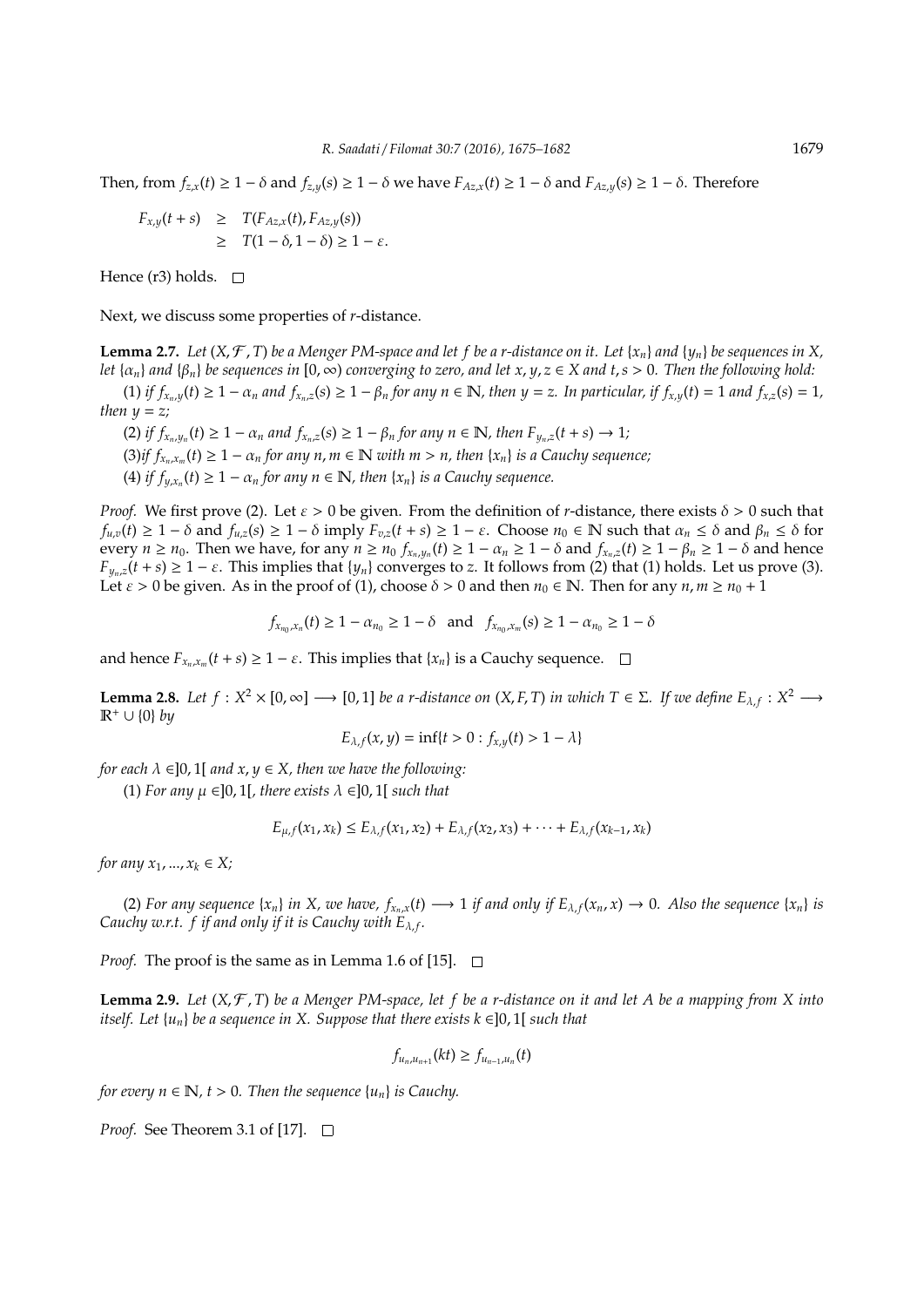### **3. Main Results**

Let  $(X, \mathcal{F}, T)$  a Menger PM-space. We will use the following notations:

*P*(*X*)- the set of all nonempty subsets of *X*;

 $P_{cl}(X)$ - the set of all nonempty closed subsets of *X*;

 $P_{b,cl}(X)$ - the set of all nonempty bounded and closed subsets of *X*;

 $\Phi: P(X) \times P(X) \rightarrow D^+$ 

$$
\Phi_{Z,Y}(t) = \sup \{ F_{x,y}(t) : x \in Z, y \in Y \}
$$

for  $t > 0$  in which  $Y, Z \subset X$ .

**Definition 3.1.** Let  $(X, \mathcal{F}, T)$  a Menger PM-space. Assume that  $A : X \rightarrow P(X)$  be a multi-valued operator and  $f: X^2 \times [0, \infty] \longrightarrow [0, 1]$  be a *r*-distance on  $(X, \mathcal{F}, T)$ . Define the function  $h: X \times [0, \infty] \longrightarrow [0, 1]$  as  $h_x(t) = \phi_{x,A(x)}(t)$ , where

$$
\phi_{x,A(x)}(t)=\sup\{f_{x,y}(t):y\in A(x)\},\
$$

for  $t > 0$ .

For a positive constant *b*  $\in$  (0, 1) define the set *I*<sub>*b*</sub></sub>  $\subset$  *X* as follows:

$$
I_b^x = \{ y \in A(x) : f_{x,y}(t) \ge \phi_{x,A(x)}(bt) \},
$$

for all *t* > 0. We will present now a fixed point theorem for multi-valued operators on a complete Menger PM-space endowed with a *r*-distance. Our result generalized and extend some recent results presented at [1, 7, 8, 12, 22].

**Theorem 3.2.** Let  $(X, \mathcal{F}, T)$  a complete Menger PM-space,  $A : X \to P_{cl}(X)$  a multi-valued operator,  $f : X^2 \times Y$  $[0, \infty] \longrightarrow [0, 1]$  *be a r-distance on X and b*  $\in (0, 1)$ *.* 

*Suppose that:*

(i) *there exists c*  $\in$  (0, 1), *with c* < *b*, *such that for any*  $x \in X$  *there is*  $y \in I_b^x$  *satisfying* 

$$
f_{y,x}(t) \le \phi_{x,A(x)}(ct)
$$

*for all*  $t > 0$ *.* 

(ii) *the function*  $h_x(t) = \phi_{x,A(x)}(t)$  *is continuous. Then A has a fixed point in X.*

*Proof.* Since  $A(X) \subset P_d(X)$ , then, for any  $x \in X$ ,  $I_b^x$  is nonempty for any constant  $b \in (0, 1)$ . For any initial point *x*<sup>0</sup> ∈ *X*, there is *x*<sup>1</sup> ∈ *I*<sup>*x*<sup>0</sup></sup> *s*uch that

$$
f_{x_0,x_1}(t) \leq \phi_{x_1,A(x_1)}(ct)
$$

for all *t* > 0. For any  $x_1 \in X$ , there is  $x_2 \in I_b^{x_1}$  such that

$$
f_{x_1,x_2}(t) \leq \phi_{x_2,A(x_2)}(ct)
$$

for all *t* > 0. We obtain an iterative sequence  $\{x_n\}_{n=0}^{\infty}$  where  $x_{n+1} \in I_b^{x_n}$  $\boldsymbol{h}^{\boldsymbol{x}_n}$  such that

$$
f_{x_n,x_{n+1}}(t) \le \phi_{x_{n+1},A(x_{n+1})}(ct) \tag{2}
$$

for all *t* > 0 and for *n* = 1, 2,  $\cdots$ . Now, we show that the sequence  $\{x_n\}_{n=1}^{\infty}$  $\sum_{n=0}^{\infty}$  is Cauchy. Since  $x_{n+1} \in I_b^{x_n}$  $\int_b^{\chi_n}$ , we have

$$
f_{x_n,x_{n+1}}(t) \geq \phi_{x_n,A(x_n)}(bt) \tag{3}
$$

for all  $t > 0$  and for  $n = 1, 2, \dots$ . Form (2) and (3) and since  $c < b$  we have

$$
\phi_{x_n, Ax_n}(t) \leq \phi_{x_{n+1}, A(x_{n+1})} \left( \frac{c}{b} t \right)
$$
\n
$$
\tag{4}
$$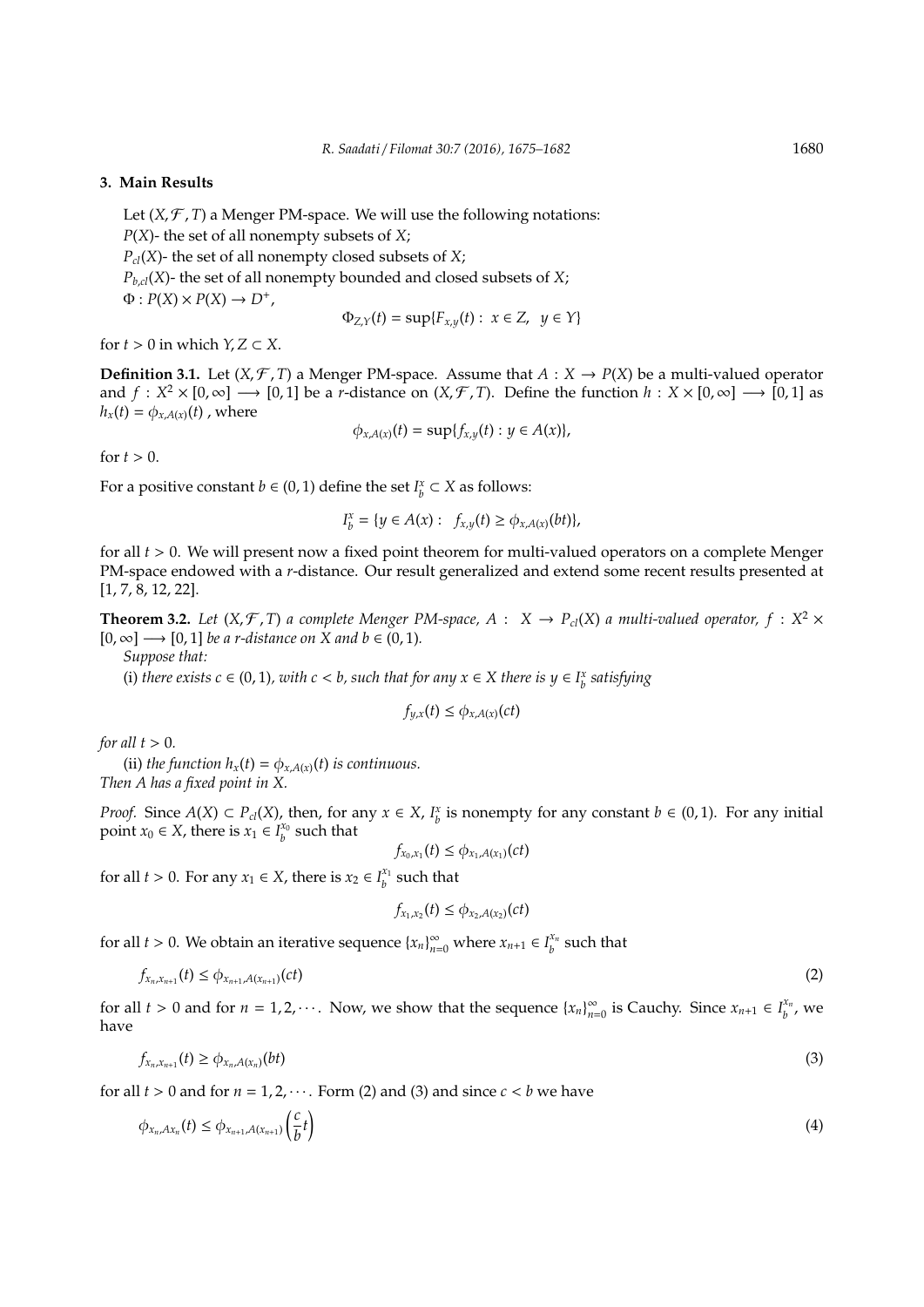for all  $t > 0$  and for  $n = 1, 2, \dots$ . Then

$$
\phi_{x_0, Ax_0}(t) \le \phi_{x_n, A(x_n)} \left( \left( \frac{c}{b} \right)^n t \right) \tag{5}
$$

for all *t* > 0 and for *n* = 1, 2, · · · , which implies that the sequence  ${h_{x_n}(t)}_{n=1}^{\infty}$  $\sum_{n=0}^{\infty} = {\{\phi_{x_n,A(x_n)}(t)\}}_{n=0}^{\infty}$  $\sum_{n=0}^{\infty}$  converges to 1. On the other hand, by (2) and (3), we have

$$
f_{x_n,x_{n+1}}\left(\frac{b}{c}\frac{t}{b}\right) \geq \phi_{x_n,Ax_n}\left(\frac{b}{c}t\right)
$$
  
 
$$
\geq f_{x_{n-1},x_n}\left(\frac{b}{c^2}t\right)
$$
 (6)

for all  $t > 0$  and for  $n = 1, 2, \cdots$ . Then,

$$
f_{x_n,x_{n+1}}\left(\frac{c}{b}t\right) \ge f_{x_{n-1},x_n}(t) \tag{7}
$$

for all  $t > 0$  and for  $n = 1, 2, \cdots$ . Hence, by Lemma 2.9 the sequence  $\{x_n\}_{n=1}^{\infty}$  $\sum_{n=0}^{\infty}$  is Cauchy. Since *X* is a complete Menger PM-space, there exists a  $x \in X$  such that  $x_n$  converges to  $x$ . Since  $\overline{h}$  is continuous, we have

$$
1=\lim_{n\to\infty}h_{x_n}(t)=h_x(t)
$$

for all  $t > 0$ , then,

$$
\phi_{x,A(x)}(t) = 1 \tag{8}
$$

for all  $t > 0$ . From  $A(x) \in P_{cl}(X)$  and (8) we have that  $x \in A(x)$ . Hence, *A* has a fixed point in *X*.  $\square$ 

### **References**

- [1] M. Abbas, A. R. Khan, T. Nazir, Common fixed point of multivalued mappings in ordered generalized metric spaces, Filomat 26 (2012) 1045–1053.
- [2] C. Alsina, B. Schweizer, A. Sklar, On the definition of a probabilistic normed space, Aequationes Math., 46 (1993) 91–98.
- [3] C. Alsina, B. Schweizer, A. Sklar, Continuity properties of probabilistic norms, J. Math. Anal. Appl., 208 (1997) 446–452.
- [4] A. Bharucha-Reid, Fixed point theorems in probabilistic analysis. Bull. Amer.Math. Soc., 82 (1976) 641–657.
- [5] S. S. Chang, Y. J. Cho, S. M. Kang, Nonlinear Operator Theory in Probabilistic Metric Spaces, Nova Science Publishers, Inc., New York, 2001.
- [6] Lj. B. Ćirić, D. Mihet and R. Saadati, Monotone generalized contractions in partially ordered probabilistic metric spaces, Topol. Appl., 156 (2009) 2838–2844.
- [7] Y. Feng, S. Liu, Fixed point theorems for multi-valued contractive mappings and multi-valued Caristi type mappinggs, J. Math. Anal. Appl., 371 (2006) 103–112.
- [8] L. Guran, Fixed points for multivalued operators with respect to a *w*-distance on metric spaces, Carpathian J. Math., 23 (2007) 89–92.
- [9] O. Kada, T. Suzuki, W. Takahashi, Nonconvex minimization theorems and fixed point theorems in complete metric spaces, Math. Japonica, 44 (1996) 381–391.
- [10] M. A. Khamsi, V.Y. Kreinovich, Fixed point theorems for dissipative mappings in complete probabilistic metric spaces, Math. Jap., 44 (1996), 513–520.
- [11] S. Kumar, D. B. Pant, A common fixed point theorem in probabilistic metric space using implicit relation, Filomat 22 (2008) 43–52.
- [12] A. Latif, A fixed point result for multivalued generalized contraction maps, Filomat 26 (2012) 929–933.
- [13] D. Mihet, On Kannan fixed point principle in generalized metric spaces, J. Nonlinear Sci. Appl., 2 (2009) 92-96
- [14] M. Mursaleen, Q. M. D. Lohani, Statistical limit superior and limit inferior in probabilistic normed spaces, Filomat 25 (2011) 55–67.
- [15] D. O'Regan, R. Saadati, Nonlinear contraction theorems in probabilistic spaces, Appl. Math. Comput., 195 (2008) 86–93.
- [16] R. Saadati, S.M. Vaezpour, Linear operators in finite dimensional probabilistic normed spaces, J. Math. Anal. Appl., 346 (2008) 446–450.
- [17] R. Saadati, D. O'Regan, S.M. Vaezpour, J.K. Kim, Generalized distance and common fixed point theorems in Menger probabilistic metric spaces, Bull. Iranian Math. Soc., 35 (2009) 97–117.
- [18] S. Shakeri, A contraction thm in Menger probabilistic metric spaces, J. Nonlinear Sci. Appl., 1 (2008) 189–193.
- [19] B. Schweizer, A. Sklar, Probabilistic Metric Spaces, Elsevier North Holand, New York, 1983.
- [20] B. Schweizer, A. Sklar, E. Throp, The metrization of SM-spaces. Pasific J. Math., 10 (1960) 673–675.